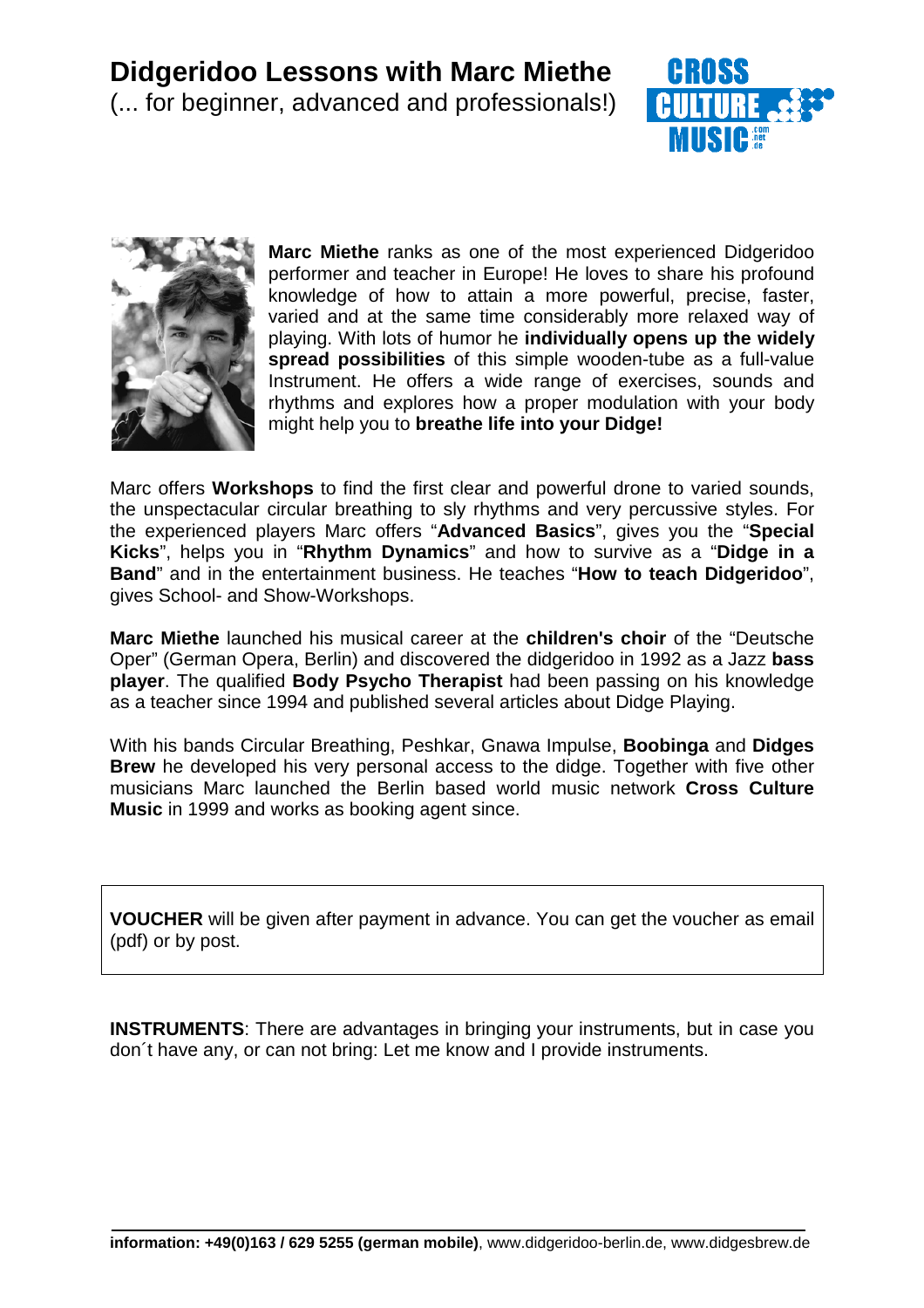(... for beginner, advanced and professionals!)



## **CLASSES:**

## **[A]** "**BEGINNER & ALMOST BREATHERS"**

- embouchure for a brilliant, **clear and powerful basic drone** without not intended noise
- diaphragm supported louder, but at the same time relaxed playing

requirements: good will, no lips or tongue amputation;-)

- singing, precise harmonics / overtones
- **basic Sounds** and changes with your tongue, belly, voice, lips, throat, cheeks and jaw
- **basic Rhythms**, pattern
- foundation of rhythm notation
- **Circular Breathing** technique
- Tips about: history, instrument tuning, maintenance, building Didgeridoos by yourselves

| Duration intensive: | 2 days x 4 hrs  | Duration @ Festivals: | 1 days x 4 hrs  |
|---------------------|-----------------|-----------------------|-----------------|
| min:                | 5 participants  | min:                  | 5 participants  |
| max:                | 25 participants | max:                  | 25 participants |
| Price:              | on request      |                       |                 |

## **[B] "ADVANCED BASICS"**

- **clarify playing Styles** with belly, diaphragm, voice, throat, cheeks, jaw, lips & tongue
- retroflex tonguing
- clarify **circular breathing**: tongue pressure, bounce breath, breath on screams
- breathing economy with in and out breath
- "roaring" bass effects, orchestral voicing and well-defined fast Screams with your **voice**

requirements: class [A] or one or two rhythms, some kind of Circular Breathing

| Duration intensive: 1 day x 6 hrs |            | Duration @ Festivals: | 1 days x 4 hrs  |
|-----------------------------------|------------|-----------------------|-----------------|
| min:                              |            | max:                  | 12 participants |
| Price:                            | on request |                       |                 |

## **[C] "SPECIAL KICKS"**

- break beat techniques and extreme **Cuts**
- different kind of separated and integrated overblows (**"Toots"**), breath on toot
- very **Fast Rhythm components** combining fluent vocal pattern
- connecting sounds

| requirements: | [B] "Advanced Basics" (or similar abilities) |  |
|---------------|----------------------------------------------|--|
|               | $\sim$ $ \sim$                               |  |

| duration intensive: | 1 day x 6 hrs | duration @ Festivals: | 1 days x 4 hrs  |
|---------------------|---------------|-----------------------|-----------------|
| min:                |               | max:                  | 12 participants |
| Price:              | on request    |                       |                 |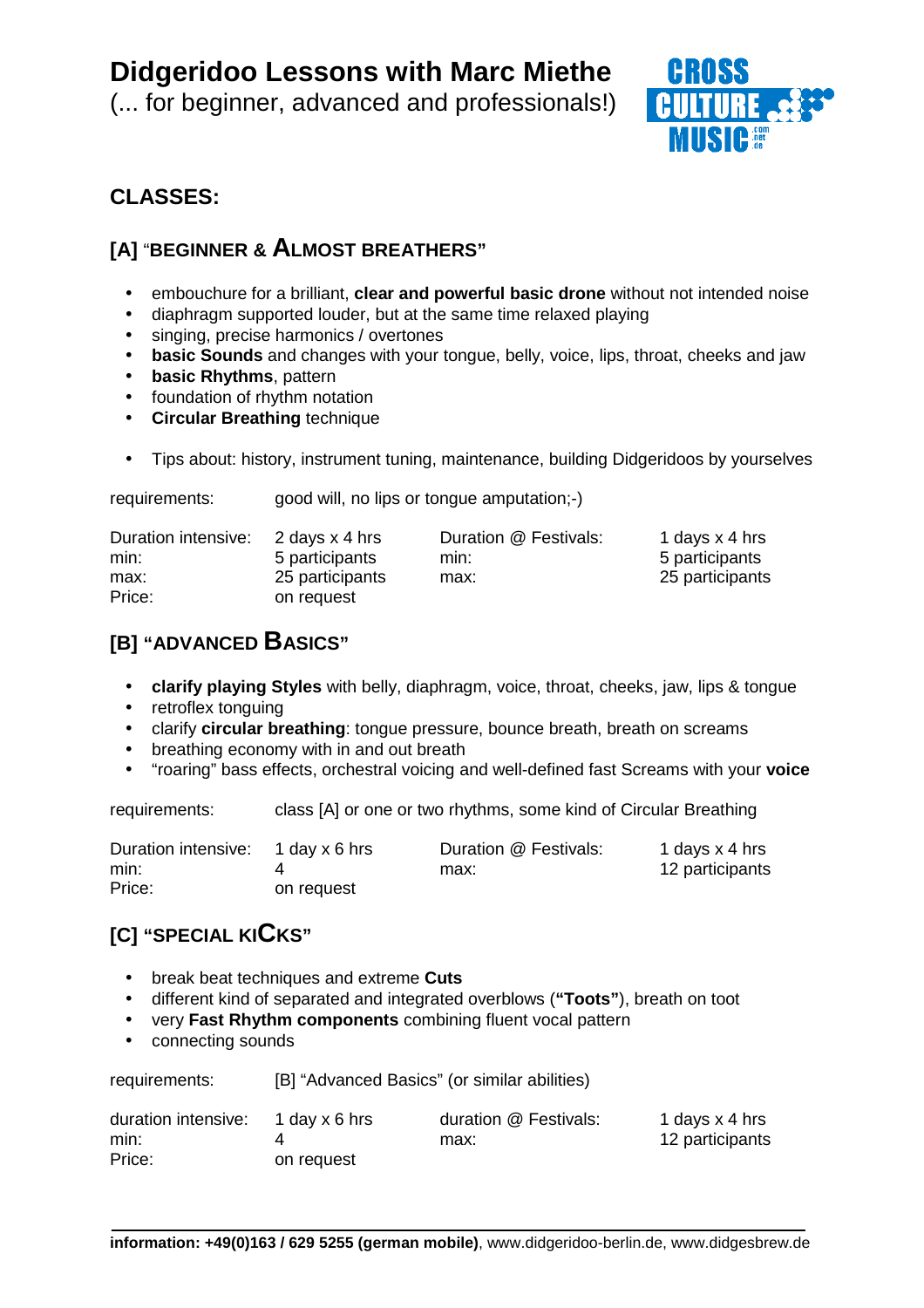(... for beginner, advanced and professionals!)



## **[X] "BEATBOX & VERY SPECIAL KICKS"**

- **Beat-Box** (drums & other instrumenst with your mouth) for Didgeridoo player
- Didgeridoo **sounds without the didgeridoo**
- trombone didgeridoo / **slide didgeridoo** techniques and melody lines
- playing with very long and special instruments and what they teach us

requirements: [B] "Advanced Basics" (or similar abilities)

| duration intensive: | 1 day $x$ 6 hrs               | duration @ Festivals: | 1 days x 4 hrs  |
|---------------------|-------------------------------|-----------------------|-----------------|
| min:                | 4 participants                | min:                  | 4 participants  |
| max:<br>Price:      | 12 participants<br>on request | max:                  | 12 participants |

## **[D] "RHYTHM DYNAMICS"**

- building structure
- **create effective dynamic, sound and rhythm changes**
- On-Beat&Off-Beat playing
- Fill-in vs. Thin-Out
- compound and asymmetrical meters

requirements: [A] "Advanced Basics" (or similar abilities)

| Duration intensive: | 1 day x 6 hrs   | Duration @ Festivals: | 1 days x 4 hrs  |
|---------------------|-----------------|-----------------------|-----------------|
| min:                | 4 participants  | min:                  | 4 participants  |
| max:                | 12 participants | max:                  | 12 participants |
| Price:              | on request      |                       |                 |

### **[E] " DIDGE IN A BAND / ENTERTAINMENT"**

(possible with local guest teachers on percussion, drums, bass, keys, guitar)

- more Rhythm training & timing exercises
- exercises for the didge, really loud playing
- piece building, arrangement, big cycles
- **live communication with the band / playing with other instruments**
- how to "function" as a Didge player in a band
- basis for **improvisation**, free playing, soloing, impulses to find your **own Style**

requirements: [A] "Advanced Basics" (or similar abilities)

| duration intensive: | 2 days x 4 hrs  |
|---------------------|-----------------|
| min:                | 4 participants  |
| max:                | 10 participants |
| Price:              | on request      |